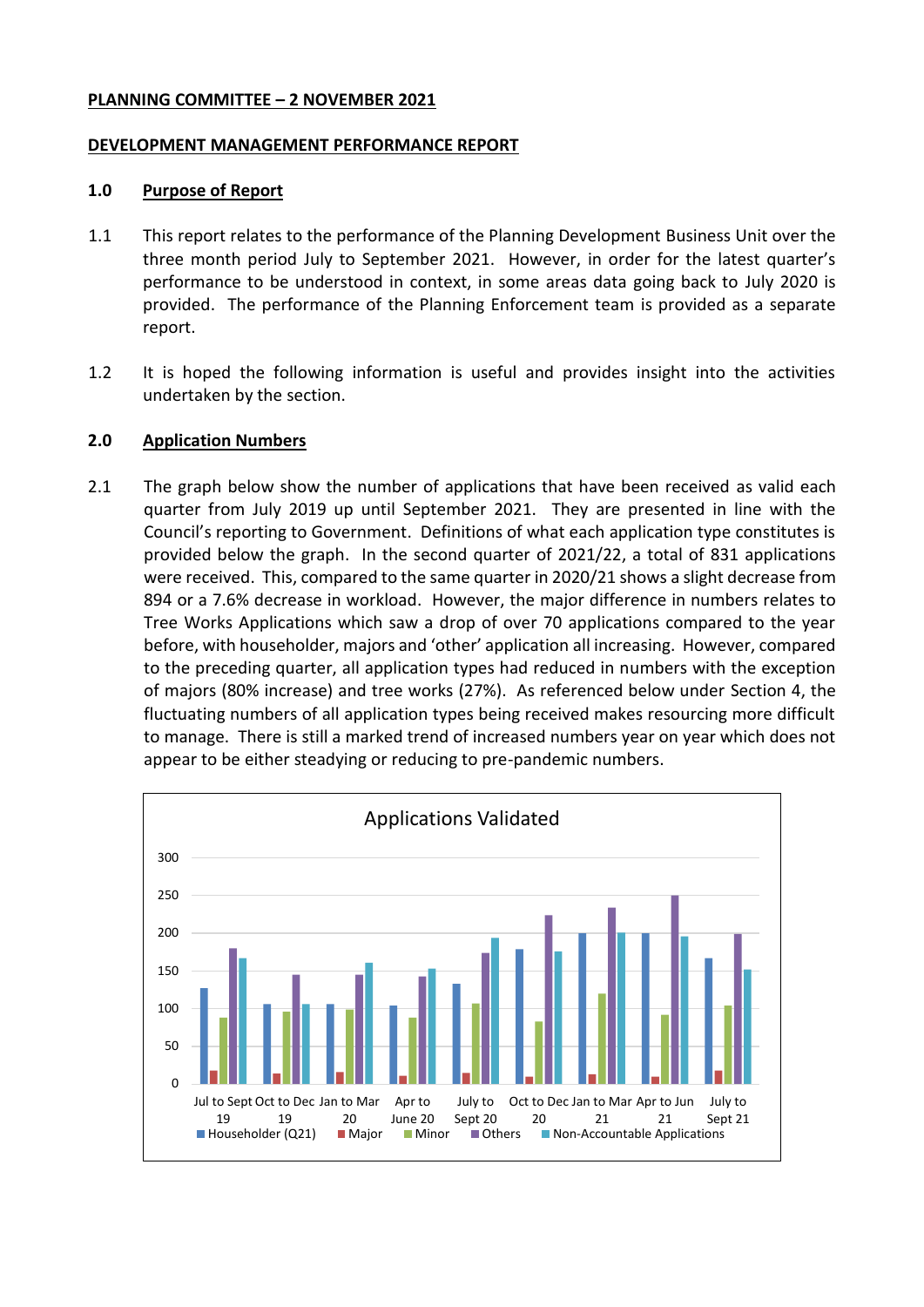Major applications are those with 10 or more dwellings, sites of 1 hectare or more, or provision of 1,000m² new floor area or more.

Minor applications include (but are not limited to) up to 9 dwellings, gypsy and traveller sites and commercial proposals not falling within the major category.

Others include (but are not limited to) householder, advertisements and listed building applications. However, for the benefit of the above graph, householders have been extracted from the others category.

The 'non countable' category are those applications which are not reported to the Department for Levelling Up, Housing and Communities (DLUHC). Such applications include, but are not limited to: prior approvals, discharge of conditions, etc.

# **3.0 Performance**

- 3.1 Government (DLUHC) monitor planning authorities on their speed of making decisions in relation to major and non-major applications. The target at national level is to determine 60% of major applications within the statutory period of 13 weeks or subject to the agreement of a time extension over a rolling two-year period. From quarter 2 2019 to quarter 1 2021, 96.3% of major applications have been determined within these timescales (a decrease of approximately 1% compared to the previous quarter's report). For nonmajors, it is 70% over a two-year period. From quarter 2 2019 to quarter 1 2021, 95.8% of non-major applications have been determined within these timescales (an increase of 0.3% compared to the previous report). These targets are challenging when taking account, in accordance with the National Planning Policy Framework, to work positively and proactively with applicants in determining applications i.e. trying to find solutions as opposed to refusing a planning application that might be amended. However, it can be seen that performance has continued to significantly exceed these targets.
- 3.2 For authorities who under-perform against their national target, they will be classed as 'poorly performing' and applications for major development may be made by developers directly to the Planning Inspectorate. The Council would not receive the fees for these but would be expected to deal with all of the associated administration.



3.3 The following graph relates to the percentage of planning applications determined within set timescales.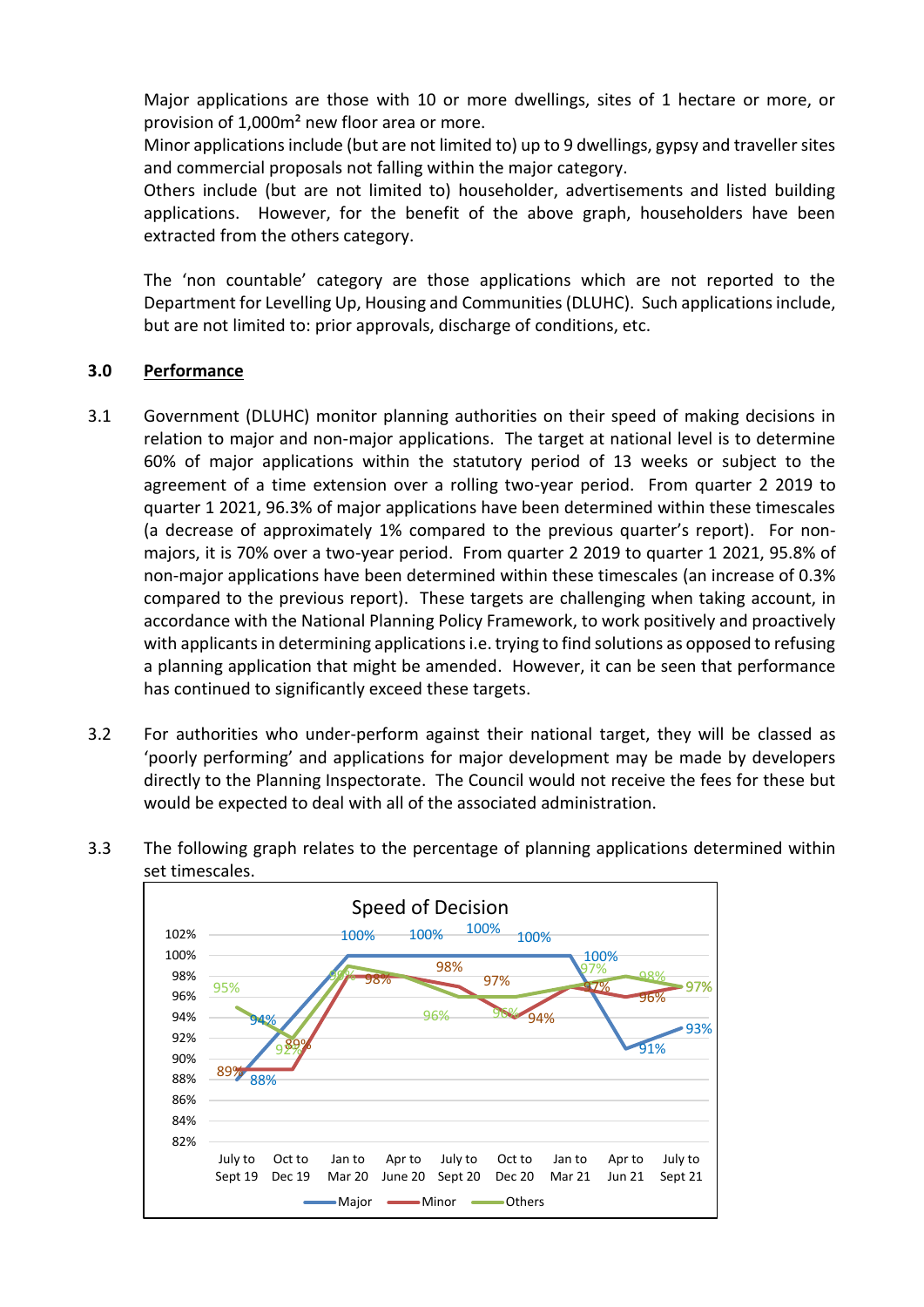- 3.4 The previous quarter has seen a slight increase in performance for majors to 93% from 91%. This was as a result of 1 application (out of 15) being determined outside of its statutory timescale, but is still significantly above the national target. Minors has also increased slightly from 96% to 97% and for others a slight decrease from 98% to 97% compared to the previous quarter. There has been some fluctuation in the performance over the previous 12 months, but overall the graph demonstrates how the team has been able to maintain and exceed previous performance, notwithstanding the overall increase in application numbers.
- 3.5 These targets continue to be achieved due in part to seeking time extensions for dealing with the applications beyond their statutory time period from applicants. Time extensions might be sought for a variety of reasons but might include seeking negotiations, complex and/or controversial proposals and items presented to Committee. Time extensions do not go against the authority in terms of speed of decision making when reporting. However, Members will be aware that the White Paper is suggesting that the determination timescales set out in legislation should be adhered to and are looking to potentially implement this as part of the overall planning changes.
- 3.6 The graph below shows the total number of applications determined each month in blue and alongside, those in red are the number of applications where time extensions have been sought of those determined. Seeking time extensions means that case officer workloads increase overall which makes dealing with newer applications on time more challenging. Over the longer term, approximately one third of all applications determined are subject to a time extension. New local performance targets have been introduced addressing the speed of decision making for minor planning applications. As longer term monitoring takes place details will be provided as a better understanding is obtained. Alongside this reporting, a review will be undertaken in due course, following recruitment of a full complement of staff, of processes to try and assist in issuing decisions more speedily.
- 3.7 Caution needs to be given in relation to providing a quick decision. For example, it would be theoretically possible to determine all applications within statutory timescales without a request for a time extension. However, this would likely mean that a significant number of applications would be refused due to the inability to negotiate leading to complaints and resubmission of applications which in the majority of instances would not be subject to a further planning application fee. This would also run counter to our purpose and values as set out within the Community Plan.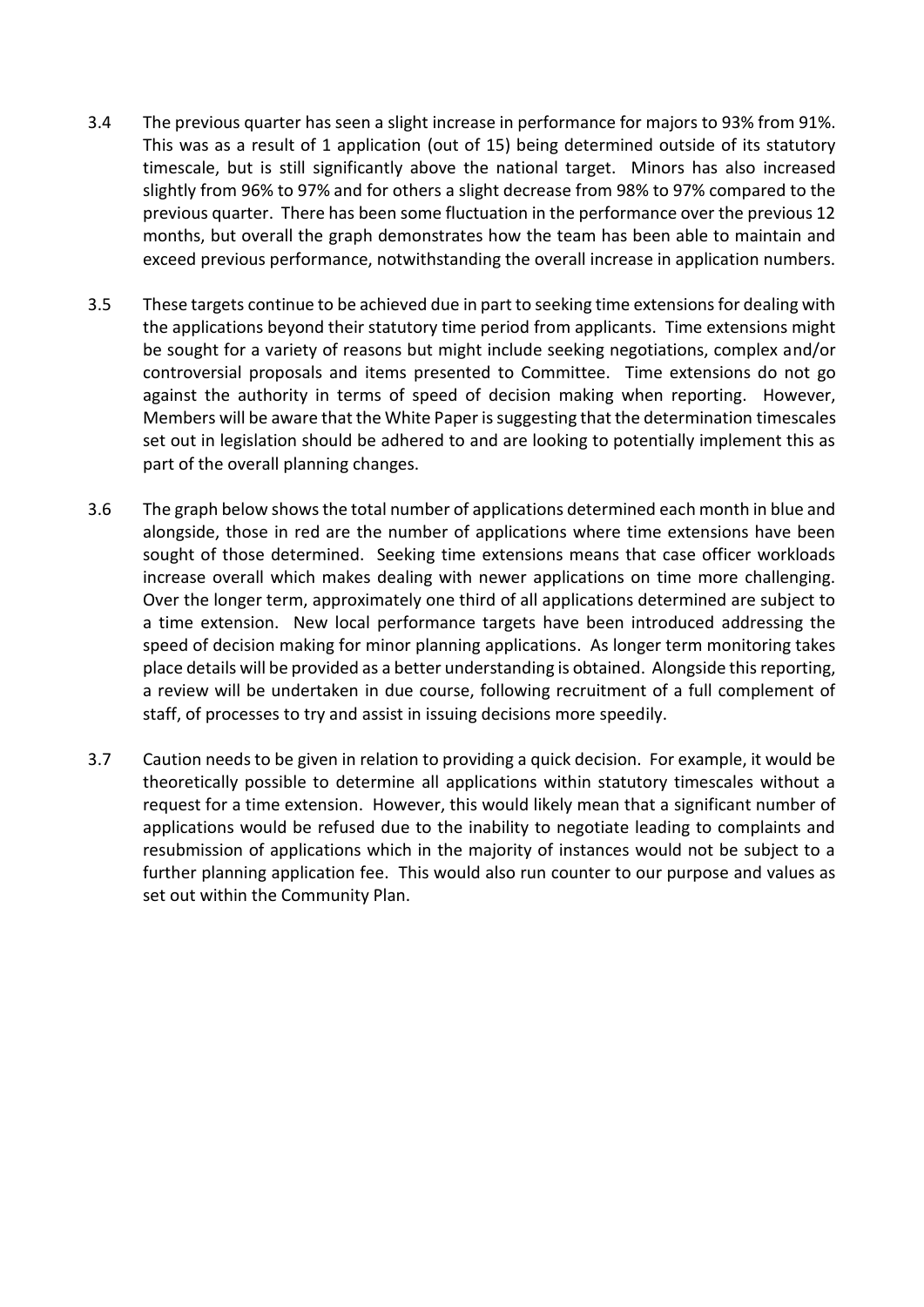

3.8 Of the decisions reported above, the following graphs show the number of decisions that were granted, refused, split (i.e. part granted and part refused) and withdrawn across the major, minor and other categories. The only types of applications where a local planning authority is able to issue a split decision are for advertisement and tree applications unlike the Planning Inspectorate who is able to do this for all application types. All three graphs demonstrate that the majority of applications are granted (cumulatively approximately 89% across the 3 months). Withdrawals (total of 13) are not reported as part of our overall performance to government but will still have involved a significant amount of work by the case officers. These applications are frequently resubmitted, often as a 'free go', whereby no fee is payable.

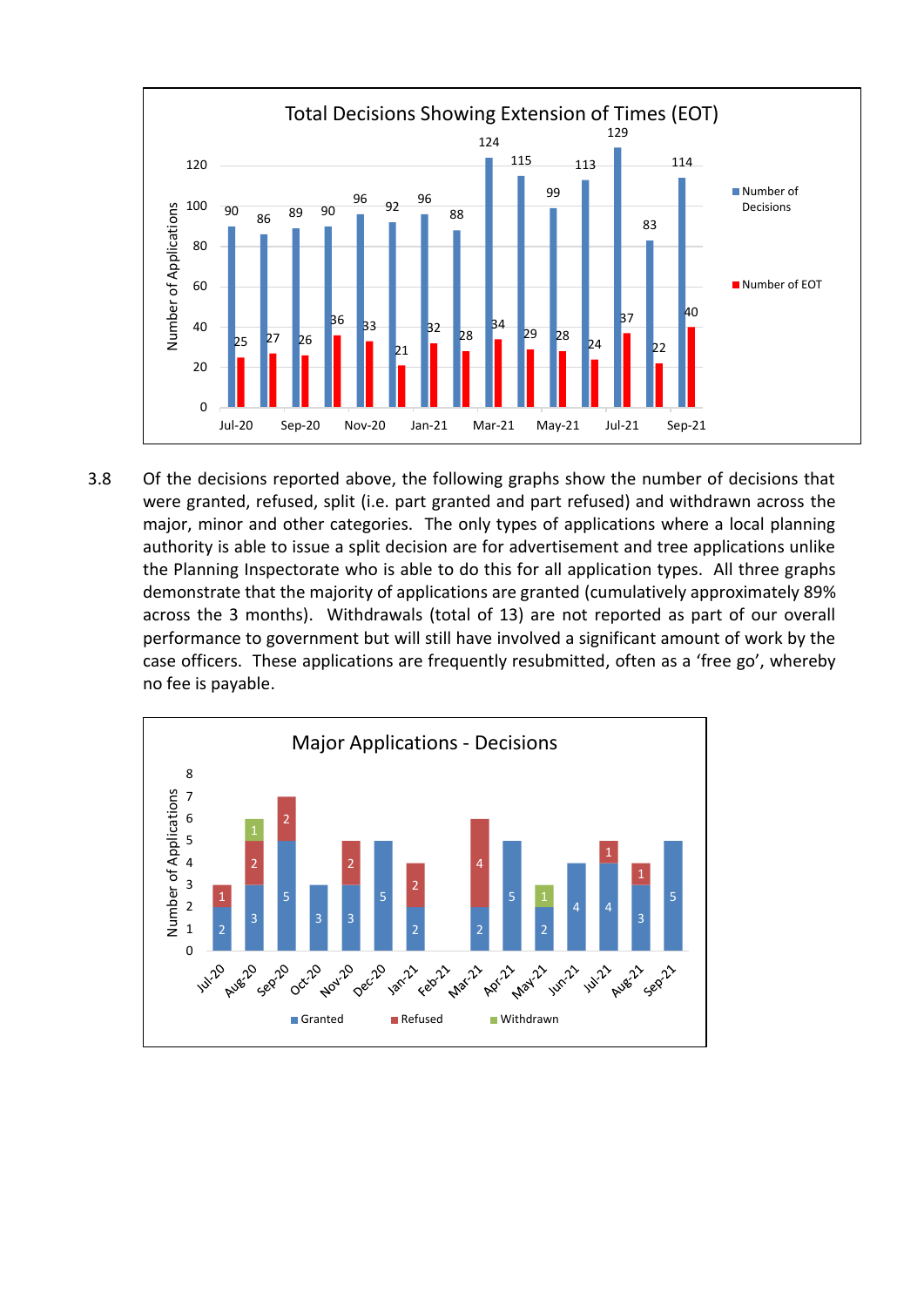



# **4.0 Tree Applications**

- 4.1 Trees are a valued amenity contribution to the character of the District. Those that are subject to a Tree Preservation Orders (TPOs) or within a Conservation Areas require consent from the Council before works are commenced. In relation to unprotected trees within a Conservation Area, the consent seeks the Council's decision as to whether or not the tree has the necessary amenity criteria such that it should be subject to a Preservation Order. These criteria include consideration to:
	- $\blacksquare$  Its condition and suitability
	- Its remaining longevity (in years) and suitability
	- **If the Its relative public visibility and suitability**
	- Other factors, such as whether it has historical value, its rarity, whether it is part of a group etc.

Where it meets these criteria, a TPO will be made. Applications for works to trees in Conservation Areas require the Council to make their determination within 6-weeks and the Order issued within this timescale. If a decision is not made by the first day of the 7th week,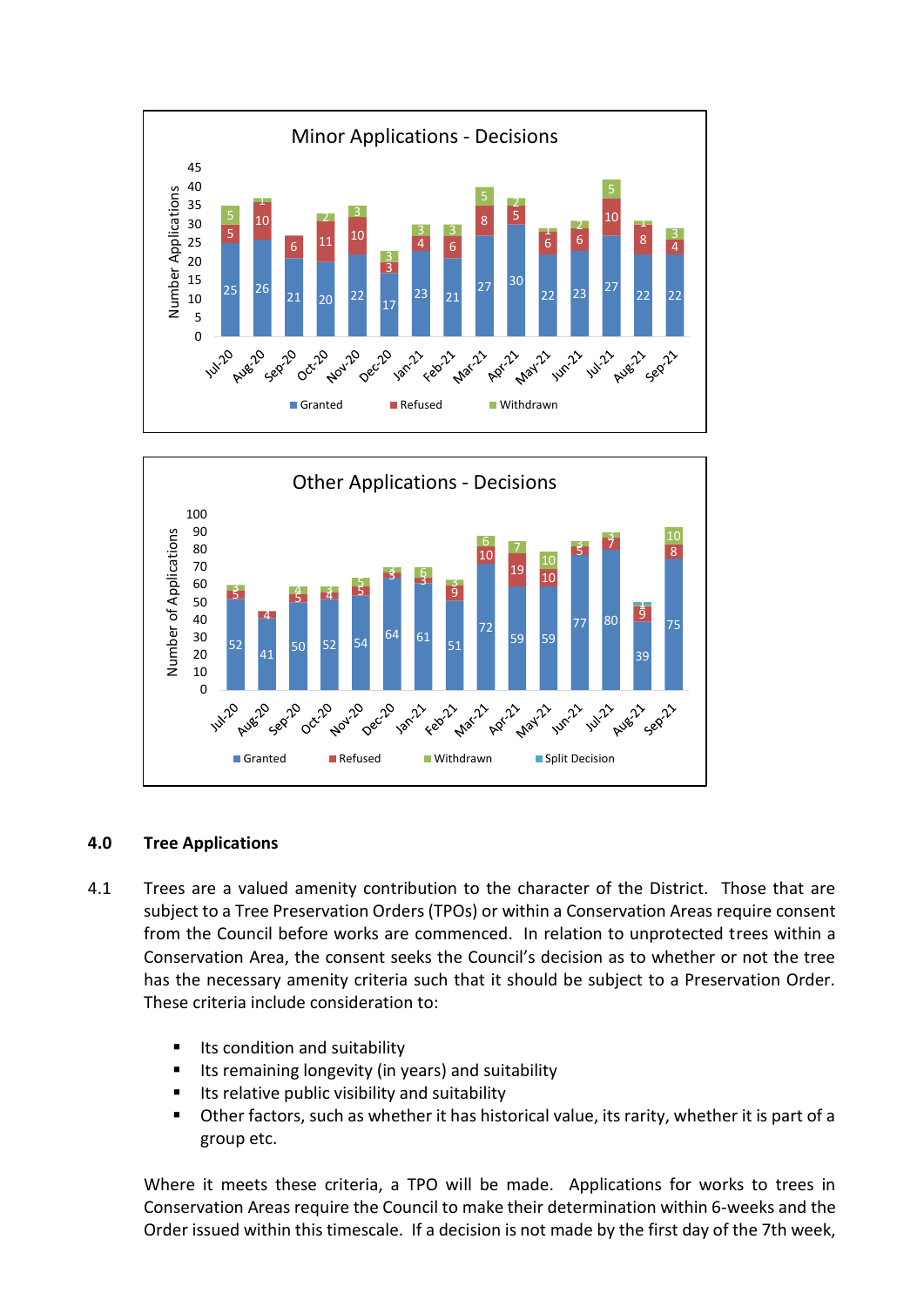the applicant may undertake the works that they were seeking consent for. These applications are not subject to a planning fee.

4.2 The following graphs show the number of TPO and Trees within a Conservation Area applications determined each month and whether they were determined within the statutory timescales. As can be seen, the number of applications received each month have no consistency making resourcing difficult. It should be noted, with reference to the second graph below, that where the Officer identifies a potential risk to a tree of value, this is determined within the statutory period in order that further protection for the tree can be put in place.





### **5.0 Appeals**

5.1 The chart below shows the number of appeals against planning applications and enforcement notices that have been allowed, dismissed and split (part allowed and part refused). It can be seen that the total number of appeals fluctuates quite considerably and, like Tree applications, makes resourcing them a little challenging, with a need to balance appeal work against the number of applications a case officer is dealing with, where possible.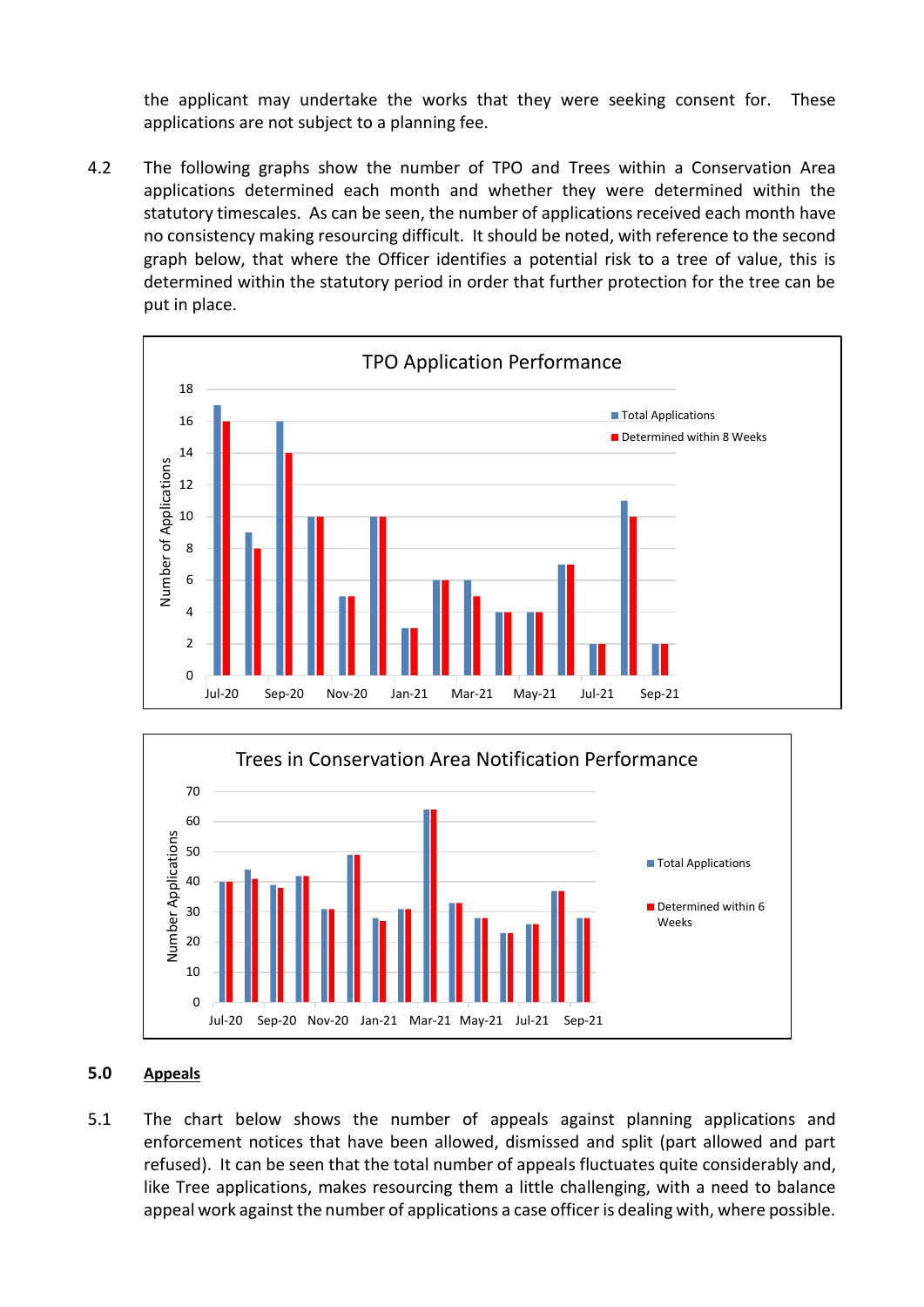Additionally, the type of appeal makes resourcing more challenging. There are 4 types of appeal – inquiry, hearing, written representations and fast track with the amount of resource responding accordingly from very high to low. This quarter has seen a slight decrease in the number of decisions compared to the previous quarter, from 21 to 16 by the Planning Inspectorate. The number dismissed exceeds the number allowed (19% for the previous quarter) and is line with the Government's previous target of having no more than 33% allowed. Where a split decision has been issued, in terms of the Government's monitoring, this is treated as a dismissal.



- 5.2 As well as the Government monitoring authorities in relation to performance for determining applications, it also monitors quality in relation to the number of major and non-major applications overturned (i.e. allowed) at appeal. The threshold is for fewer than 10% of major applications overturned at appeal over a rolling two-year period. For authorities who exceed this target, they will be classed as 'poorly performing' and applications for major developments may be made by developers directly to the Planning Inspectorate.
- 5.3 As of 1 April 2018 the DLUHC implemented a threshold for quality of decisions for major and non-major applications at 10%. For clarification, this is 10% of all major decisions and all non-major applications (i.e. minor and others) decisions refused by the Council and subsequently overturned (allowed) at appeal over a rolling two-year period.
- 5.4 Data from government has not been updated since the quarter 1 report was presented to Members which showed the Council is significantly below the thresholds set out. Due to the both the success of appeal decisions (in the Council's favour) as well as the overall number of applications that are approved, the Council will still be significantly within these thresholds.
- 5.5 As well as the cost of administration of appeals, the Council must have regard to the potential to have costs awarded against it, should it be found that the decision, or the Council's behaviour was unreasonable, such cases are reported to the Planning Committee. A partial costs award in respect to Field Reference Number 7108. Eakring Road, Bilsthorpe was previously reported to Members, at which time the sum was not known. This has now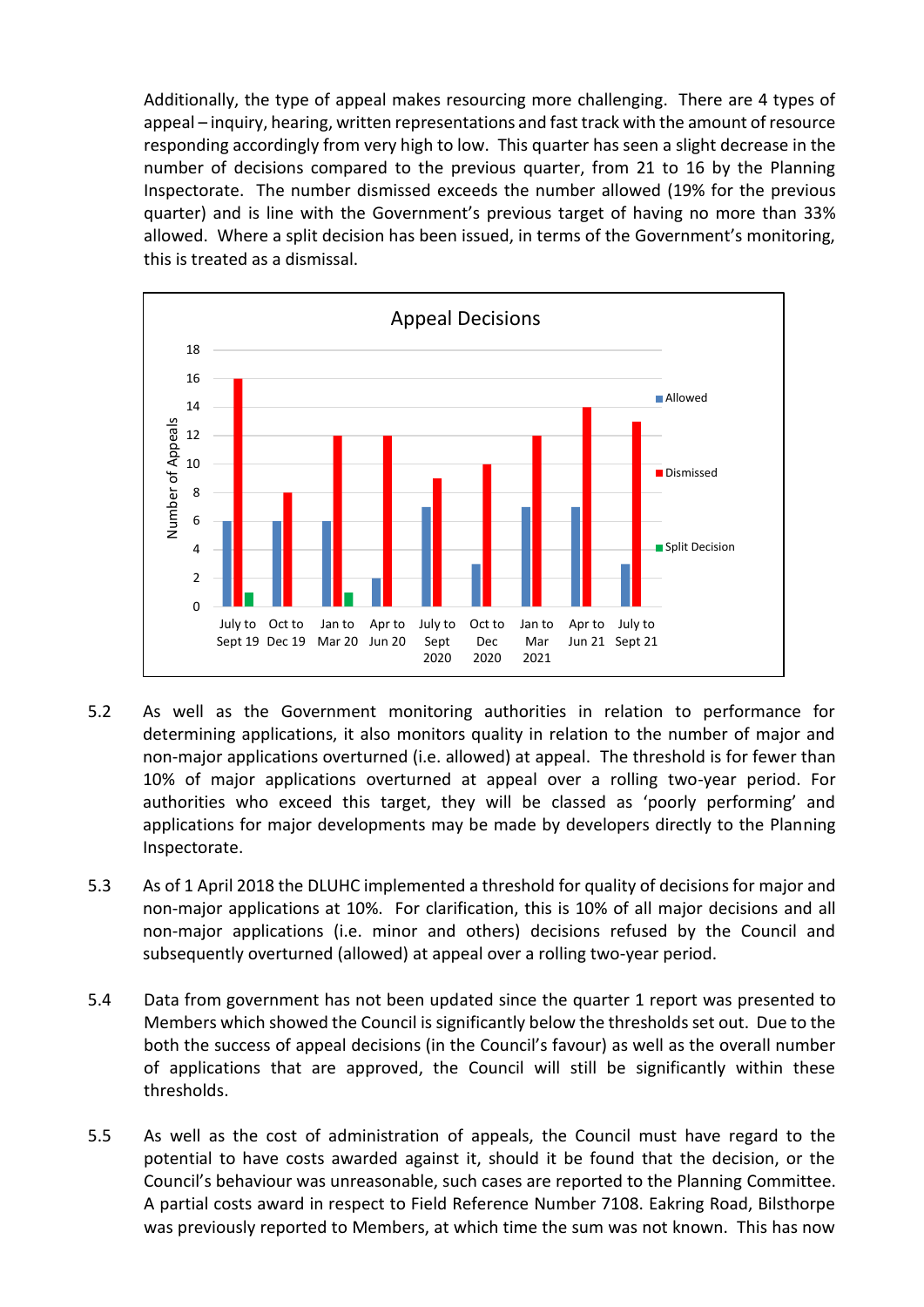been submitted and agreed and is £47,344.93. In addition, a costs claim from the Council was previously reported with regards to a hearing relating to works to 2 silver birch trees at 31 Centenary Close, Balderton. The sum has been agreed at £1000.

# **6.0 Updates**

- 6.1 Staffing Since the previous report was presented, there have been a number of temporary changes to resources. Two officers were appointed to assist with the handling of smaller planning applications until the end of October. Michael Read has been promoted from Planning Support to Planning Enforcement following successful interview. His role in Planning Support was a temporary post covering maternity leave. A further officer has been appointed, Sarah Kingston, to the Support team to cover this temporary requirement.
- 6.2 Nationally, the National Planning Policy Framework has been updated which includes changes relating to 'beauty', design codes and is pursuing, in relation to sustainable development, the 17 Global Goals for Sustainable Development in the period to 2030.
- 6.3 In addition, a number of changes have come into effect through the General Permitted Development Order. These include:
	- New permitted development rights, from 1 August 2021, allow Commercial/Business/Service uses (Class E) to be changed to Dwellinghouses (Class C3). As expected, there are specific conditions and limitations on this new right, including the need to make a 'Prior Approval' application so that specific details and matters can be reviewed by the Local Authority to determine if further action is required (Town and Country Planning (General Permitted Development etc.) (England) (Amendment) Order 2021 (SI 2021 No 428).
	- The same legislation has also introduced the requirement for a Prior Approval application to be made for proposed changes from 'commercial, business and service or betting office or pay day loan shop to mixed use'.
	- As part of the ongoing changes to fire safety regulations, certain types of proposed development ("multi-occupied residential buildings of 18 metres or more in height, or 7 or more storeys") will, from 1 August 2021, require that a 'Fire Statement' is completed by an expert and submitted as part of the application for permission under The Town and Country Planning (Development Management Procedure and Section 62A Applications) (England) (Amendment) Order 2021 (SI 2021 No 746).
	- The legislative amendments discussed above also introduced 'fire safety impacts' as an additional matter for prior approval in certain permitted development rights, and the need for a 'statement about the fire safety design principles, concepts and standards that have been applied to the development' to be provided.
	- Certain types of proposed major public infrastructure developments ("hospitals, schools and further education colleges, prisons, young offenders' institutions and other criminal justice accommodation"), from 1 August 2021, be eligible for shorter determination timeframes under The Town and Country Planning (Development Management Procedure and Section 62A Applications) (England) (Amendment) Order 2021 (SI 2021 No 746).